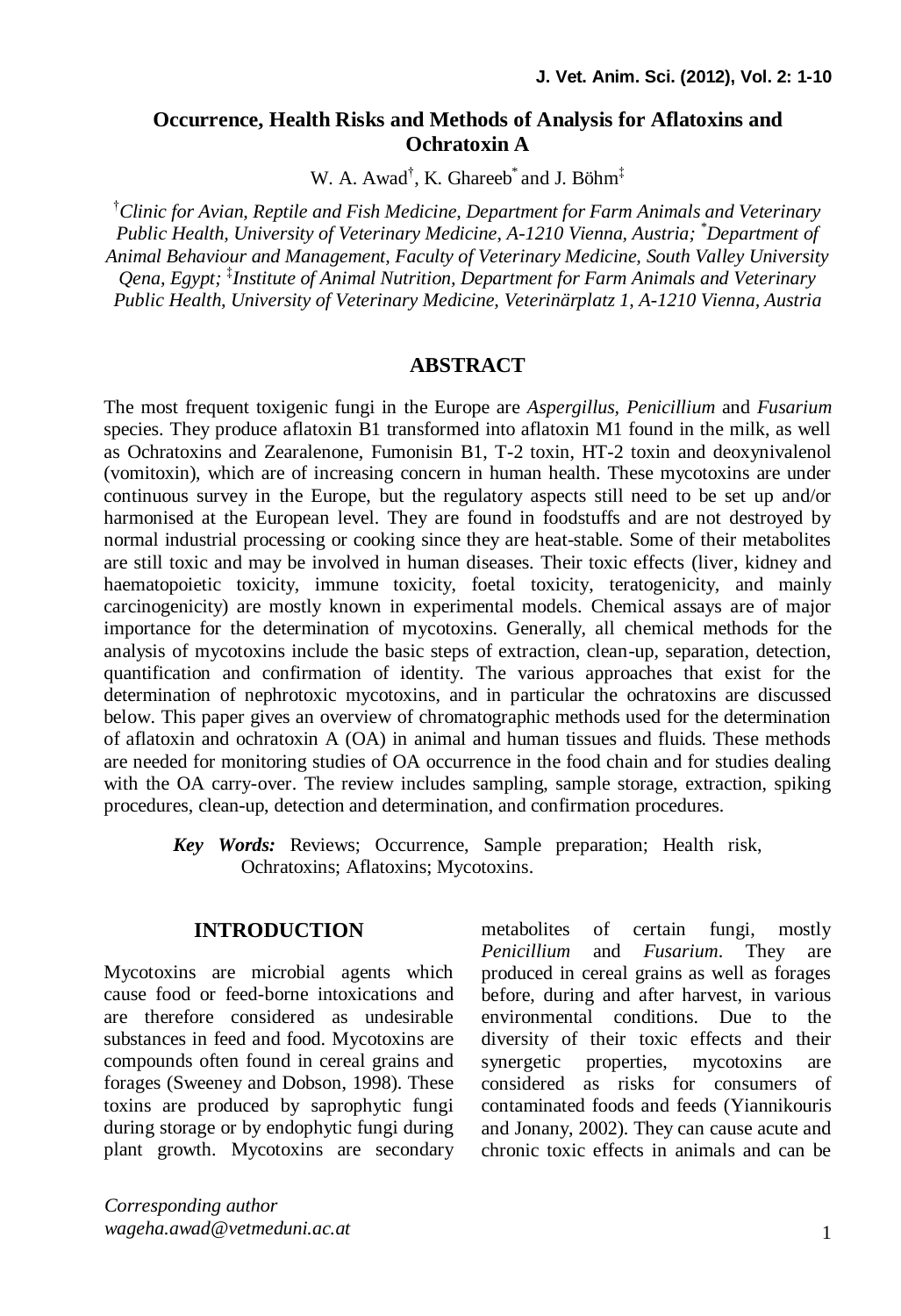transferred into products, or may affect human health directly. They are relatively small molecules with highly diverse chemical structures and biological activity.

The production of mycotoxins is not essential for the fungal growth or reproduction, but could be a "virulence factor" for some plant diseases and act against other microorganisms and higher organisms (Desjardins et al., 1993; Puschner, 2002). Plant stressors such as draught or over-irritation, insect damage and pesticide exposure result in a higher susceptibility to fungal infection, whereas the production of mycotoxins may be due to stress or altered conditions for the fungus (Oldenburg et al., 2000).

Mycotoxin production does not only depend on the genotype of a certain strain alone, but also on a range of environmental factors including humidity, temperature, water activity, processing-errors and insect damage, which have an influence on fungal growth and metabolism (CAST, 2003). Most mycotoxins are stable chemical compounds and cannot be destroyed by processing and heat treatment of feed and foodstuffs. When the fungal metabolites present in foods in sufficiently high levels, they can have toxic effects, either acute (for example, liver or kidney deterioration), chronic (for example, liver cancer), mutagenic, or teratogenic. The resulting symptoms range from skin irritation to immunosuppression, birth defects, neurotoxicity, and death (Murphy et al., 2006).

No region of the world escapes the problem of mycotoxins and according to Lawlor and Lynch (2005) mycotoxins are estimated to affect as much as 25 percent of the world's crops each year. Whether grain is produced in temperate, sub-tropical or tropical climates, if rainfall and humidity are experienced in the harvest season, infection of the grain by fungi is likely. In most European countries aflatoxins are not considered to be a major problem in domestic crops or forages. In contrast, vomitoxin, ochratoxin, zearalenone are found more frequently. Aflatoxins are common in humid climatic conditions like those existing in Asian and African countries and certain parts of Australia.

Apart from direct effects, the economic consequences of mycotoxin-induced poor performance and productivity are additional important factors in animal husbandry and the multiplier effect this has on other industries as a result of the reduced spending power of producers. Costs of chemical analyses, quality control and regulatory programs, research and development, extension services, law suits, and the cost of human illnesses must all be borne by the national economy.

The value of the losses encountered depends on grain, animal, and animal product prices, interest rates, degree of contamination, and other economic variables. Even during favourable seasons it is likely that millions of dollars are lost as a result of the contamination of crops with mycotoxins (Charmley et al., 1995). Problems associated with mycotoxin contamination and the economic losses resulting will continue to be seen in food and agriculture industries.

Therefore, it can be predicted that food and feed are always contaminated with toxins to a greater or less extent, and with increasing accuracy of analysis (lower detection limits) toxins can be detected in more and more cases.

### **Food Borne Mycotoxins**

Deoxynivalenol, Nivalenol, Zeraralenone, Ochratoxin, Aflatoxins and Fumonisins occur quite often in food (Table 1). T 2 toxin is also found in a variety of grains but its occurrence is less frequent than the other mycotoxins.

The food-borne mycotoxins are of greatest significance for human health in tropical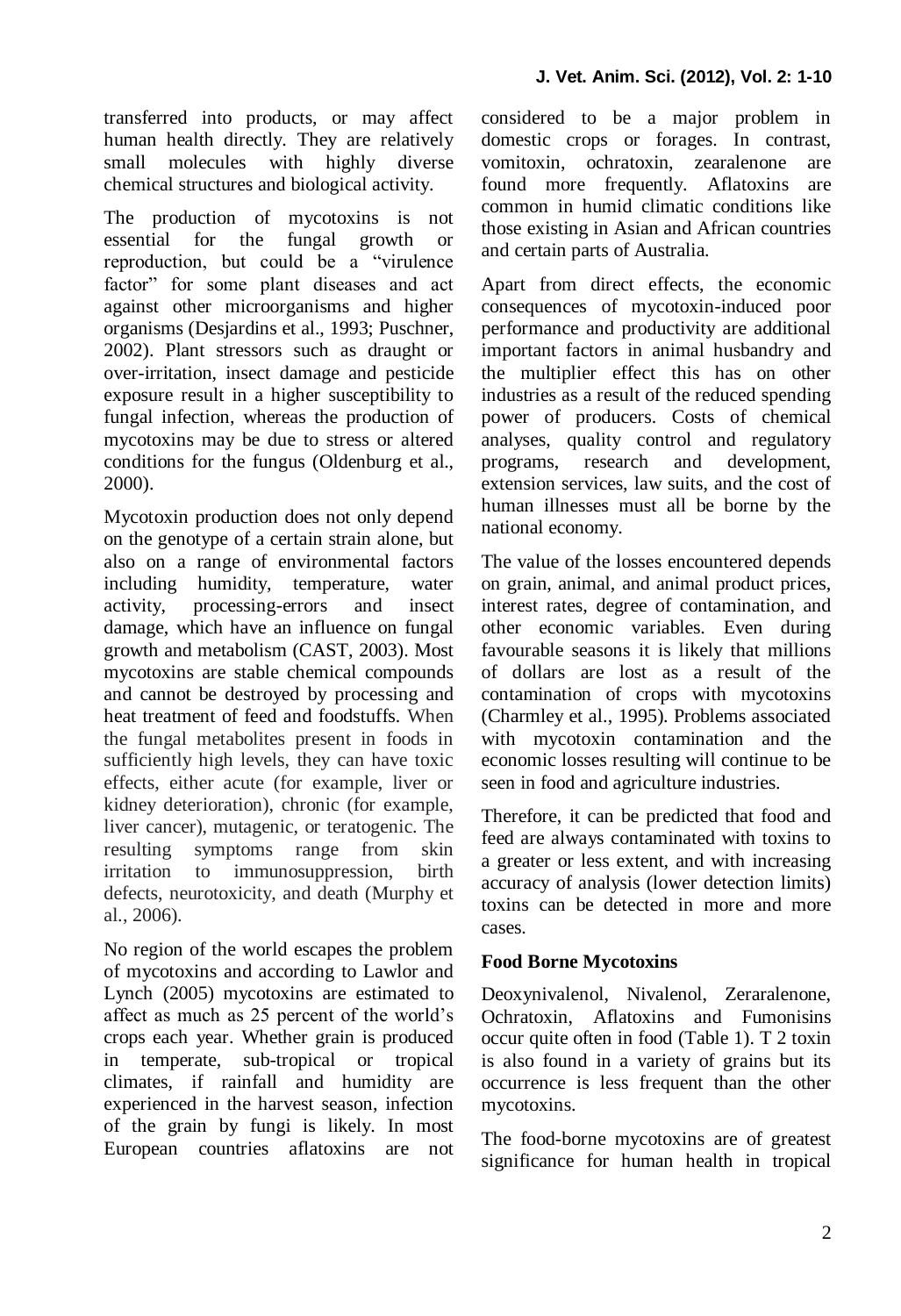developing countries is aflatoxins and the fumonisins. Fumonisins have been found as a very common contaminant of maize-based food and feed in Africa, China, France, Italy, and the USA (Figure 1, 2, 3, 4, 5, and 6).



**Figure 1** Mycotoxins regulated in food in Africa (FAO 2004)



**Figure 2** Mycotoxins regulated in feed in Africa

#### **Which are the relevant mycotoxins to be analysed?**

According to the survey, the most important mycotoxins are the following: aflatoxins (AFB1, B2, G1, and G2), ochratoxin A (OA), tricothecenes, zearalenone and fumonisins (B1, B2). Of the tricothecenes, attention is paid mainly to deoxynivalenol (DON or vomitoxin), nivalenol and T2 toxin. Some laboratories also focused on HT2 toxin, 3-Ac-DON, DAS, Fusarenon-X, Neosolaniol and 15-Ac-DON. Surveys were published in the brewing world recently describing the most important mycotoxins, the producing agents and the toxicological effects and giving guidelines to avoid or reduce the level of mycotoxins.



**Figure 3** Mycotoxins regulated in food in Asia/Oceania



**Figure 4** Mycotoxins regulated in feed in Asia/Oceania

### **Aflatoxins**

There is to our knowledge very little evidence of the occurrence of aflatoxins in the European cereals but a regulation exists in the EC and in some other countries. Therefore, the analysis of aflatoxins has to be included in mycotoxins management.

Aflatoxins are toxic metabolites produced by certain fungi (*Aspergillus* species) in/on foods and feeds predominantly in hot and humid regions. Aflatoxins have been associated with various diseases, such as aflatoxicosis, in livestock, domestic animals and humans throughout the world. They were the first mycotoxins that were identified as potential health hazard, when approximately 100,000 turkeys died from an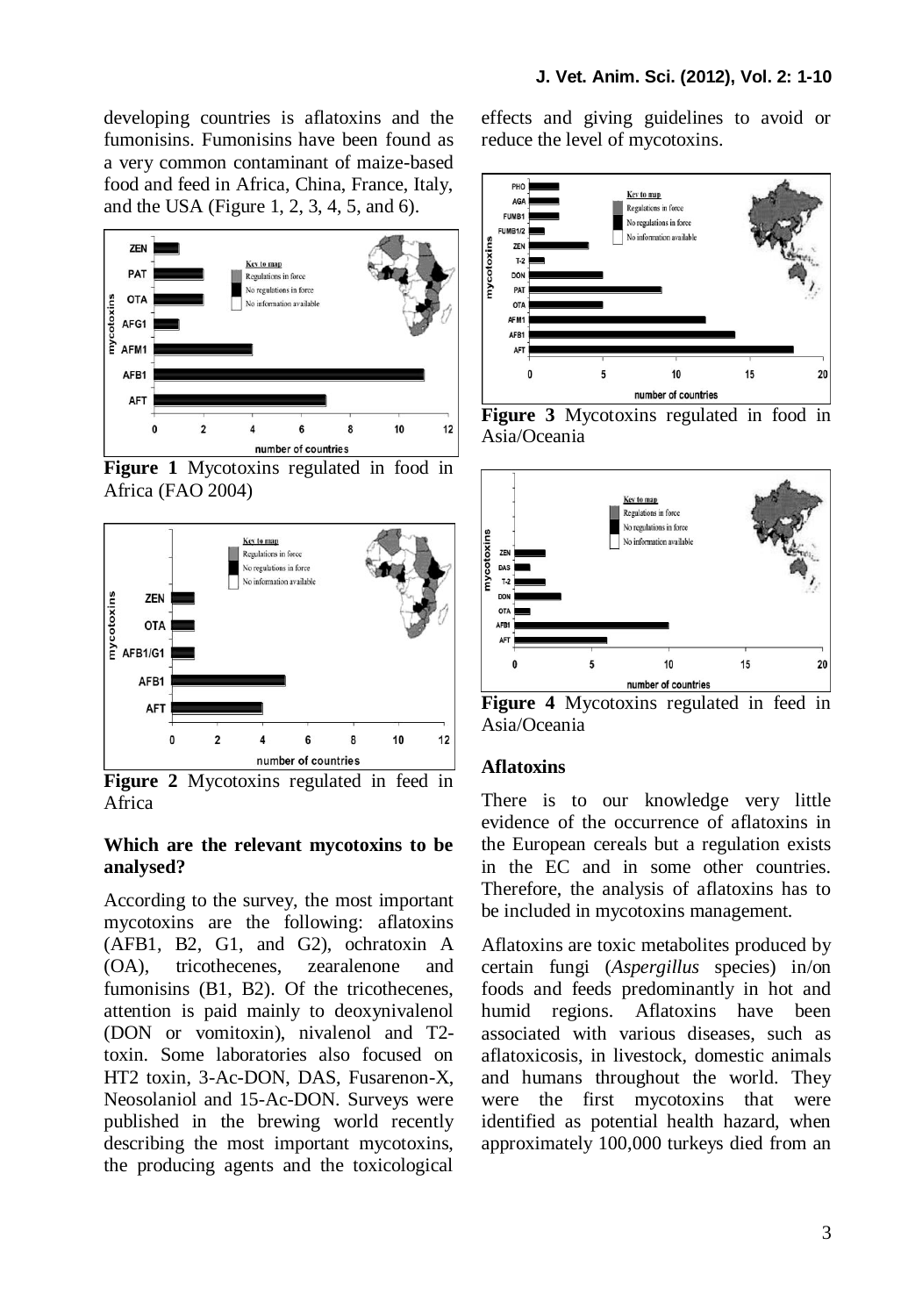acute necrosis of the liver after consuming groundnuts infected by *Aspergillus flavus.*



**Figure 5** Mycotoxins regulated in food in Europe



**Figure 6** Mycotoxins regulated in feed in Europe

Occurrence of aflatoxins is influenced by certain environmental factors; hence the extent of contamination will vary with geographic location, agricultural and agronomic practices, and the susceptibility of commodities to fungal invasion during preharvest, storage, and/or processing periods. Aflatoxins have received a greater attention than any other mycotoxins because of their carcinogenic effects in laboratory animals and acute toxicological effects in humans. Due to carryover in food and feed, they are considered to have the most severe impact on human health amongst all mycotoxins. Maximum residue levels (Figures 7 and 8) have been set down to the ppb range in a wide variety of agricultural commodities (Table 2), food, feed and milk. For instance a maximium level of0.01 µg/kg of aflatoxin M1 (AFM1) is acceptable concentration in milk for infants. The others important aflatoxins are  $B_1$ ,  $B_2$ ,  $G_1$ ,  $G_2$ , and  $M_1$  (Figure 9) found in a wide variety of foodstuffs including nuts, cereals, dried fruit and milk. As complete elimination of these toxins from the food or feed is difficult to attain, however, many countries attempted to limit exposure to aflatoxins by imposing regulatory limits on food and feed commodities. It appears that in Africa, Latin America and North America, no observable changes have occurred. On the contrary, Asia/Oceania and the Europe, where a downward trend to limit total aflatoxins is visible (Figure 10). Regulations have been imposed in more than 70 countries to restrict the intake of mycotoxins (FAO, 1997). However, the legal limits vary significantly both from country to country and by mycotoxin type and matrix.



**Figure 7** Worldwide limits for total Aflatoxins in food



**Figure 8** Ranges and medians of limits for total Aflatoxins in food per world region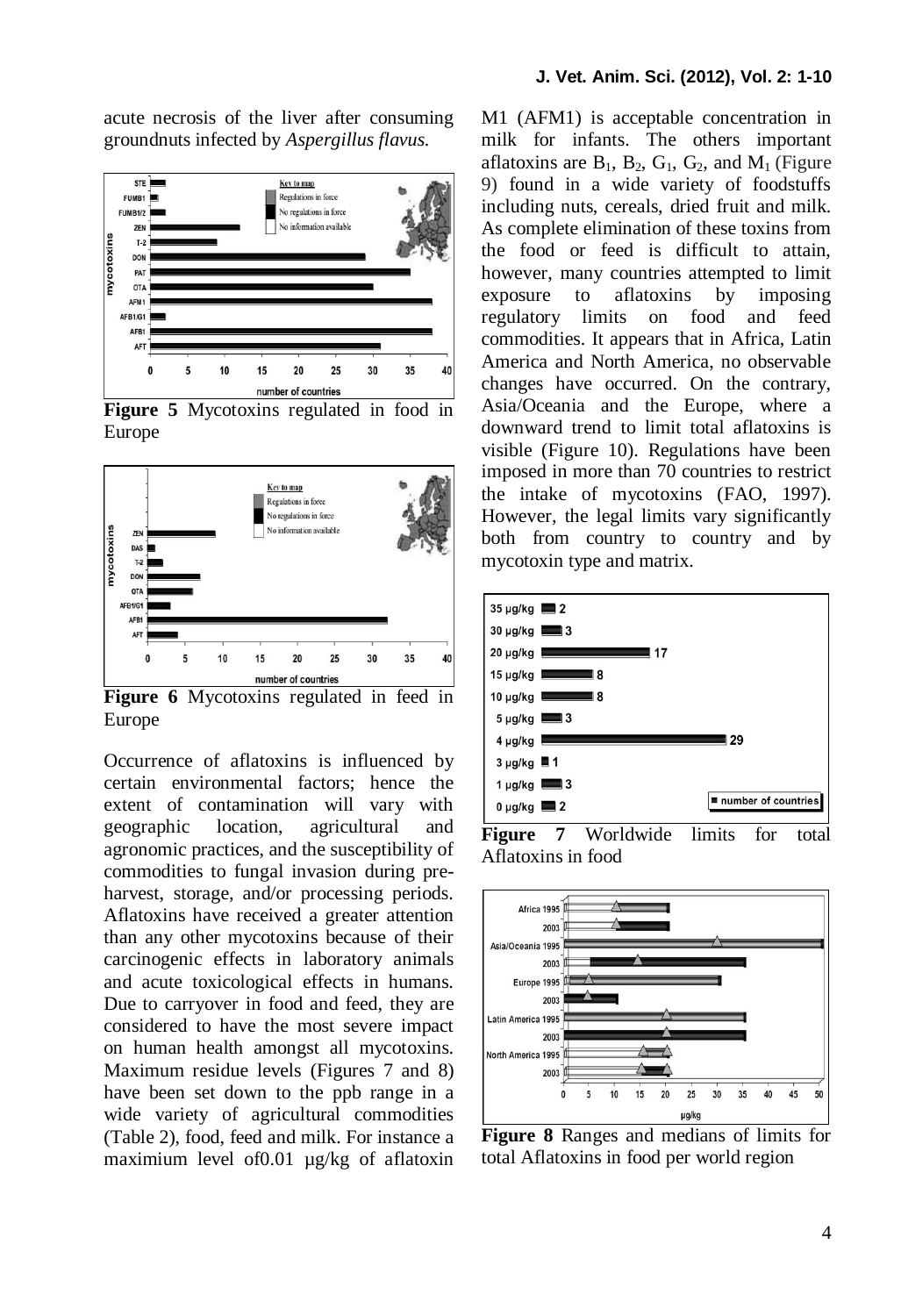

**Figure 9** Chemical structures of Aflatoxins.

The frequent occurrence of aflatoxins led to temporary ban on certain "high-risk" foods imported to the Europe.

#### **Methods of Analysis**

A reliable risk assessment of mycotoxin contamination for humans and animals relies on their identification and accurate quantification in food and feedstuff. In general, fast and easy-to-use ELISA based aflatoxin screening kits are commercially available for all major types of aflatoxins. Quantification is predominantly done with (LC-FL). Due to the excellent native fluorescence activity of aflatoxins, detection limits in the low ppb range can easily be achieved when iodine is added post-column to enhance method sensitivity. In addition, immunoaffinity sample clean-up has shown a great potential to increase method specificity and sensitivity by selective enrichment and isolation of the target aflatoxins.

A limited number of quantitative methods have been published to determine major aflatoxins and the structurally related sterigmatocystin in milk, herbs, and urine. Most screening methods for mycotoxins are based on immunoassays; analyte confirmation can be easily achieved with mass spectrometric methods, like gas chromatography/mass spectrometry (GC/MS) or liquid chromatography/mass spectrometry (LC/MS). Analytical methods used by enforcement laboratories for the implementation of legislation must be subject to validation procedures so that methods produce reliable results (EC, 1993). These methods need to provide accurate and reproducible results both within and between laboratories. This is especially important in view of legal actions and trade specifications as well as monitoring and risk-assessment studies.

### **Sample preparation**

Sampling and sample preparation remain a considerable source of error in the analytical identification of aflatoxins.

There is also variability in the sub-sampling procedure used to grind and mix the sample. Sub-sampling variance is not as large as the sampling variance due to the larger number of particles after comminution. Both sampling and sub-sampling, variances are a function of the sample size, mycotoxin concentration and matrix. Aflatoxins continue to be the only mycotoxins for which theoretical and practical studies of these variabilities have been carried out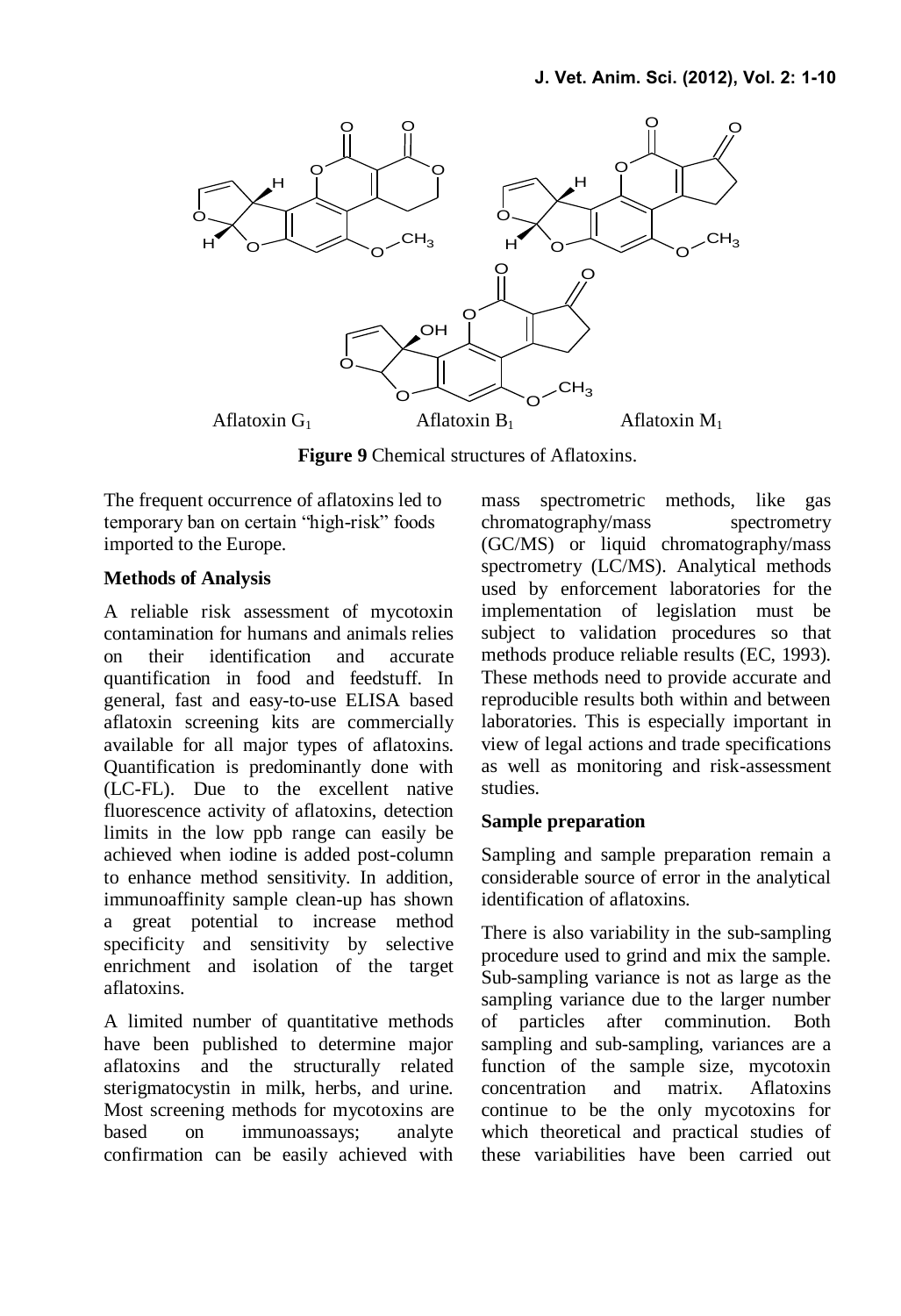particularly on shelled corn, cottonseed, peanuts and peanut products, other nuts, and palm kernels.

The production of mycotoxins is not homogeneous. For instance, Ochratoxin A contamination often occurs in spots during storage in silos. In consequence, a poor sampling procedure of the batch can miss the highly infected grains. Therefore, 10 to 100 incremental samples up to a total of 10 kilos have to be milled before analyses.

Thus, systematic approaches to sampling, sample preparation, and analysis are absolutely necessary to determine aflatoxins at the parts-per-billion level. In this regard, many plans have been developed and tested for some commodities such as corn, peanuts, and tree nuts. A common feature of all sampling plans is that the entire primary sample must be ground and mixed so that the analytical test portion has the same concentration of toxin as the original sample.

Extraction and clean-up are one of the most critical steps in analytical procedures. Cleanup of the sample extract is generally necessary when the detection limit is low. They can be performed in different ways:

### **Solid-Phase Extraction**

All analytical procedures include three steps: extraction, purification, and determination. The most recent improvement in the purification step is the use of solid-phase extraction. Test extracts are cleaned up before instrumental analysis (thin layer or liquid chromatography) to remove coextracted materials that often interfere with the determination of target analytes.

### **Thin-Layer Chromatography**

Thin layer chromatography (TLC), also known as flat bed chromatography or planar chromatography is one of the most widely used separation techniques in aflatoxin analysis. Since 1990, it has been considered as the AOAC official method of choice to identify and quantitate aflatoxins at levels as low as 1 ng/g. The TLC method is also used to verify findings by newer and more rapid techniques.

# **Liquid Chromatography**

Liquid chromatography (LC) is similar to TLC in many aspects, including analyte application, stationary phase, and mobile phase. Liquid chromatography and TLC complement each other. Liquid chromatography methods for the determination of aflatoxins in foods include normal-phase LC (NPLC), reversed-phase LC (RPLC) with pre- or before-column derivatization (BCD), RPLC followed by postcolumn derivatization (PCD), and RPLC with electrochemical detection

## **Immunochemical Methods**

Thin layer chromatography and LC methods for determining aflatoxins in food are time consuming. These techniques require knowledge and experience of chromatographic techniques to solve separation and interference problems. Through advances in biotechnology, highly specific antibody tests, based on affinities of the monoclonal or polyclonal antibodies for aflatoxins are now commercially available that identifies and measure aflatoxins in food in less than 10 minutes. The three types of immunochemical methods are radioimmunoassay (RIA), enzyme-linked immunosorbent assay (ELISA), and immunoaffinity column assay (ICA).

### **Mycosep® columns**

The multifunctional clean-up columns consist of packing material containing a variety of adsorbents, e.g. charcoal, celite, ion-exchange resins, and others (Krska & Josephs, 2001). The packing material is housed in a plastic tube between filter discs with a rubber flange on the lower end containing a porous frit and a 1-way valve. When the column is inserted into the culture tube the flange seals tightly, thus forcing the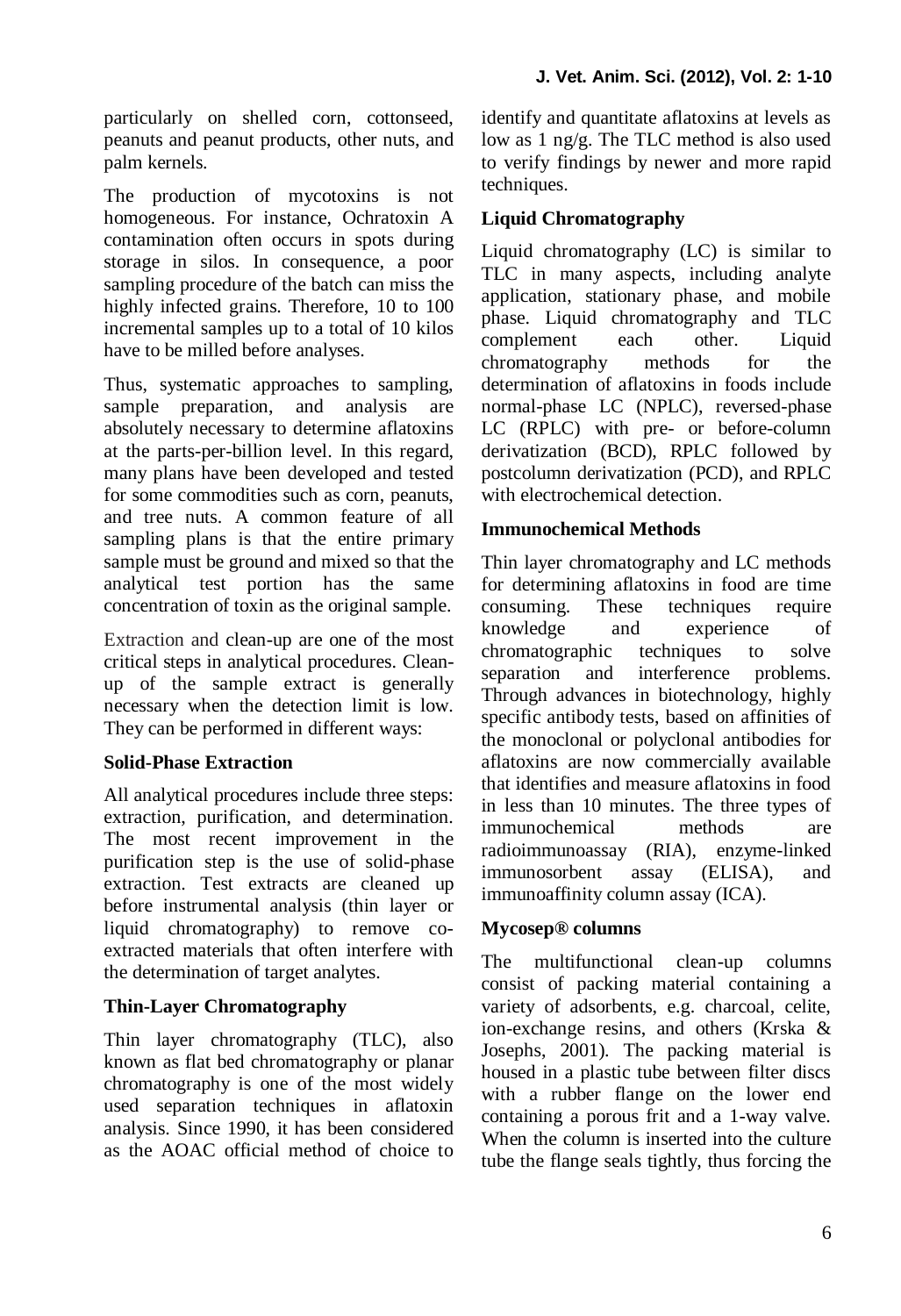extract through the packing material of the column to the top of the plastic tube. The Mycosep column enables rapid sample purification within 10 to 30 seconds.

Although analytical methods might consist of different extraction, clean-up, and quantitation steps, the results of the analyses by such methods should be similar when the methods are applied properly. Since the reliability of the quantitative data is not in question, the problem still to be solved is the confirmation of identity of the aflatoxins. The confirmation techniques used involve either chemical derivatization or mass spectrometry (MS).

# **Aflatoxicosis and Animal Health**

No animal species is immune to the toxic effects of aflatoxins including humans. However, humans have an extraordinarily high tolerance for aflatoxin exposure and rarely succumb to acute aflatoxicosis. Aflatoxin is a potent toxin. It binds to nucleic acids and also impairs protein formation in the body. There prolonged exposure may cause organ damage and/or cancer. Low levels of aflatoxins in feed sometimes less than 1 part per million (PPM) – can cause poor growth, interfere with the immune system and result in liver damage and bleeding. High dosages cause acute loss of appetite, depression, hemorrhage, diarrhea and death.

Aflatoxicosis is primarily a hepatic disease. The susceptibility of individual animals to aflatoxins varies considerably depending on species, age, sex, and nutrition. Aflatoxins cause liver damage, alteration in digestion, absorption and/or metabolism of nutrients, decrease milk and egg production, immunosuppression (eg. salmonellosis), in addition to embryo toxicity in animals consuming low dietary concentrations. While mostly young species are susceptible; all ages may be affected but in different degrees for different species. Clinical signs of aflatoxicosis in animals include gastrointestinal dysfunction, reduced reproductivity, reduced feed utilization and efficiency, anemia, and jaundice.

Animal susceptibility varies with species and age. In general, young animals (pre-weaning to early adolescence) are more affected than adult animals. Species that are highly sensitive are trout, ducks, turkey poults and pre-weaning pigs. Animals that are moderately sensitive include swine, growing turkeys, broiler chicks, pre-ruminant calves, dogs and horses. Animals most resistant are beef feedlot cattle, open cows, and sheep. Aflatoxin generally does not interfere with fertility or cause abortions. However, nursing animals may be affected as a result of the conversion of aflatoxin B1 to the metabolite aflatoxin M1 excreted in milk of dairy cattle. The induction of cancer by aflatoxins has extensively been studied. Aflatoxins B1, M1, and G1 have been shown to cause various types of cancer in different animal species. However, only aflatoxin B1 is considered by the International Agency for Research on Cancer (IARC) as having produced sufficient evidence of carcinogenicity in experimental animals.

The clinical effects of aflatoxins may also be produced by some other diseases or toxins. Veterinary examination for differential causes of disease should always accompany a suspected aflatoxin poisoning case. Characteristic changes occur in liver which can be confirmed by microscopic examination. Aflatoxin metabolites (Aflatoxin M1) can be detected in liver, kidney, urine and milk to confirm exposure and to determine if residues are a problem. Aflatoxin is excreted rapidly from the body, so detectable levels may vanish within a few days to one to two weeks. Complete laboratory submission for diagnosis should include suspect grain or feed, fresh liver and kidney, urine if available, serum for laboratory tests of liver function and gastrointestinal contents. A portion of liver,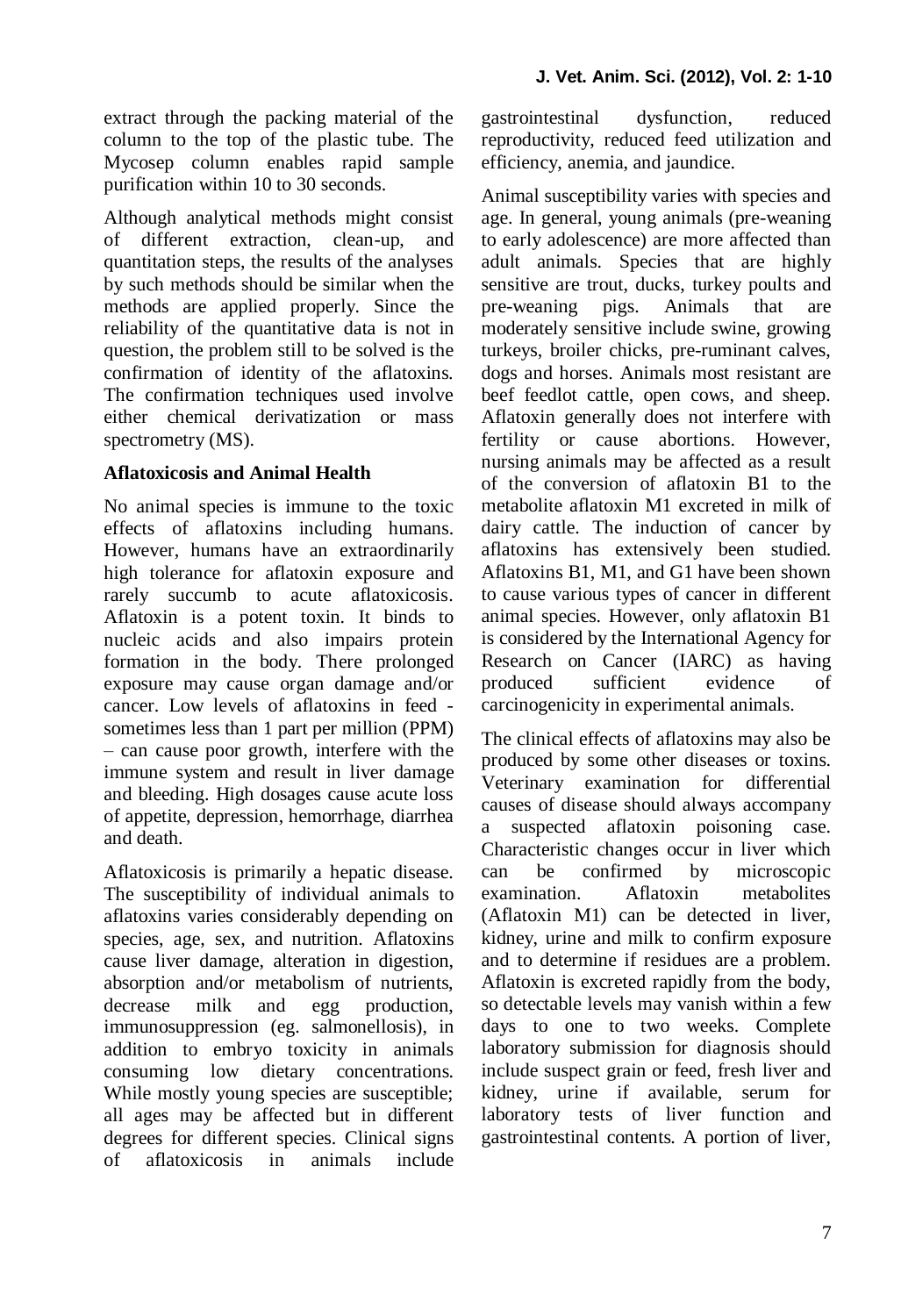kidney and other organs may be examined for histopathological changes.

# **Ochratoxin A**

Ochratoxin A is mainly produced by *Penicillium verrucosum* and several species of *Aspergillus*. Ochratoxin A (OA) has nephrotoxic and immunosuppressive properties (Murphy et al., 2006) and has been classified by the IARC as a Class 2B carcinogen (IARC, 1993).

Contamination is most commonly associated with cereals, pulses coffee and wine. Unlike other aflatoxins, the organisms which produce ochratoxin A can thrive in the temperatures and humidity.

The intake of OA by contaminated feed may lead to residues in the blood, kidney, livers of pigs and poultry, and to a lesser extent in muscle tissue, adipose and eggs (Krogh, 1987). Transfer to milk has been demonstrated in rats, rabbits and humans, but little OA is transferred to the milk of ruminants owing to its metabolism by the rumen microflora. Thus, products of animal origin can contribute to the OA- intake of humans (Table 3).

For the quantification of ochratoxin A, the use of thin layer chromatography or HPLC-FLD method for corn and barley using a clean-up of the extract on a C18 column, or by HPLC-FLD and a clean up by IA. AOAC has recently adopted a method for OA in barley. The detection limits reported by HPLC ranged from 0.1 to 2.0 ppb in barley.

| Mycotoxin      | Commodity     | Fungal source (s)       | Effects of ingestion                 |  |
|----------------|---------------|-------------------------|--------------------------------------|--|
| Aflatoxin B1,  | Maize,        | Aspergillus flavus      | B1, and<br>Aflatoxin<br>naturally    |  |
| <b>B2</b>      | Peanuts, and  |                         | occurring mixtures of aflatoxins,    |  |
|                | many other    |                         | identified<br>human<br>potent<br>as  |  |
|                | commodities   |                         | carcinogens by IARC. Adverse         |  |
| Aflatoxin B1,  | Maize.        | Aspergillus parasiti    | effects<br>in<br>various<br>animals. |  |
| B2, G1, G2     | Peanuts       |                         | especially chickens                  |  |
| Ochratoxin A   | Barley,       | Aspergillus             | Suspected by IARC as human           |  |
|                | Wheat, and    | ochraceus               | carcinogen.<br>Carcinogenic<br>in    |  |
|                | many other    | Penicillium             | laboratory animals and pigs          |  |
|                | commodities   | verrucosum              |                                      |  |
| Fumonisin B1   | Maize         | Fusarium                | Suspected by IARC as human           |  |
|                |               | <i>moniliforme</i> plus | carcinogen. Toxic to pigs and        |  |
|                |               | several less common     | poultry.<br>of<br>Cause<br>equine    |  |
|                |               | species                 | leucoencephalomalacia<br>(ELEM),     |  |
|                |               |                         | a fatal disease of horses            |  |
| Deoxynivalenol | Wheat, Maize, | Fusarium                | Human toxicoses India, China,        |  |
| / nivalenol    | Barley        | graminearum             | and Korea. Toxic<br>Japan,<br>to     |  |
|                |               | Fusarium                | animals, especially pigs             |  |
|                |               | crookwellense           |                                      |  |
|                |               | Fusarium culmorum       |                                      |  |
| Zearalenone    | Maize, Wheat  | F. graminearum F.       | Identified by the International      |  |
|                |               | culmorum F.             | Agency for Research on Cancer        |  |
|                |               | crookwellense           | (IARC) as a possible human           |  |
|                |               |                         | carcinogen. Affects reproductive     |  |
|                |               |                         | system in female pigs                |  |

**Table 1** Mycotoxins in grains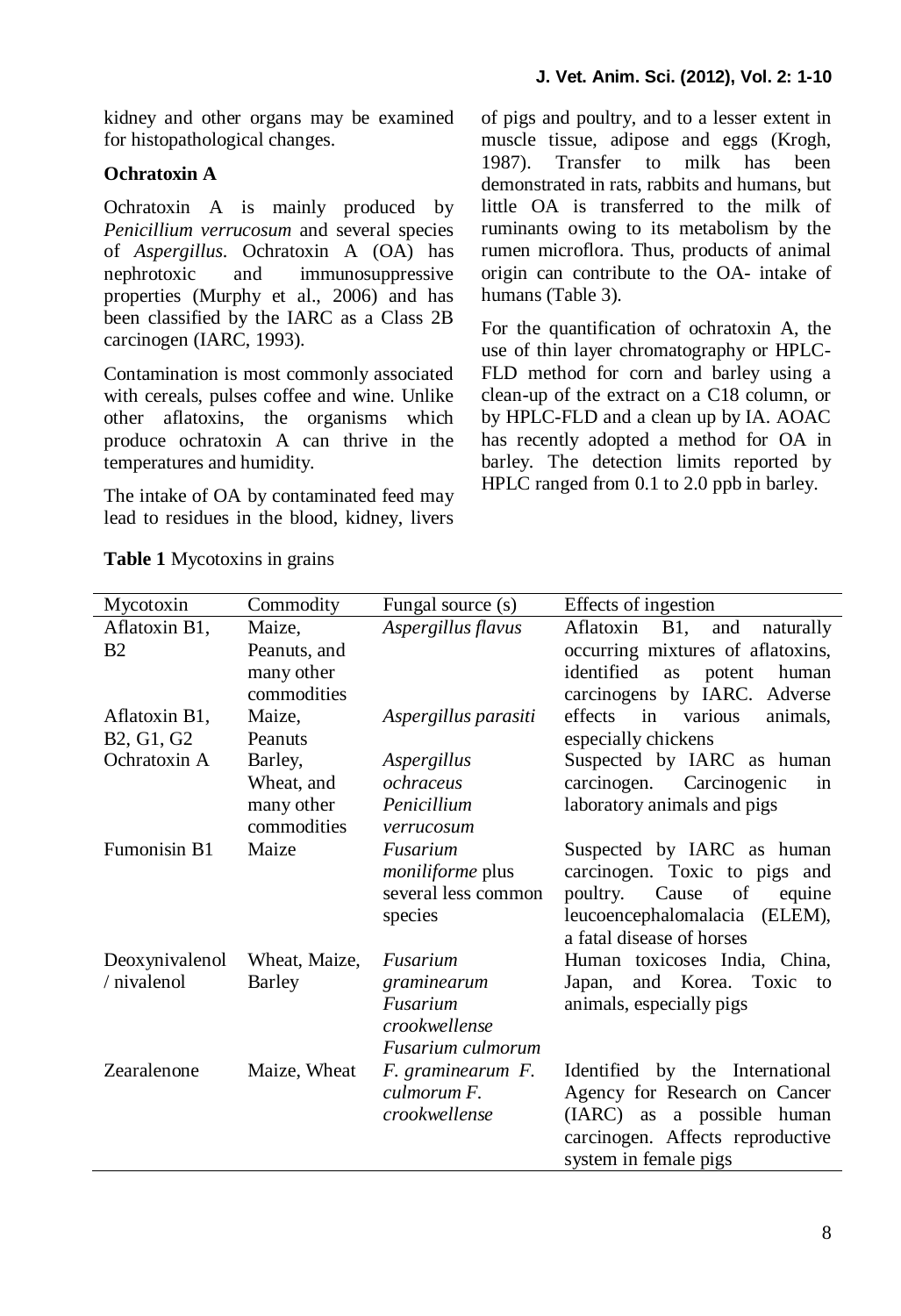| 1 UHRUU L            |         |                      |  |  |  |
|----------------------|---------|----------------------|--|--|--|
| Feedstuff            | World   | Developing countries |  |  |  |
| Wheat                | 102 234 | 4 6 22               |  |  |  |
| Rice                 | 11986   | 6663                 |  |  |  |
| <b>Barley</b>        | 18203   | 1807                 |  |  |  |
| Maize                | 70001   | 9 3 5 2              |  |  |  |
| Millet               | 215     | 131                  |  |  |  |
| Sorghum              | 13 653  | 6 0 5 0              |  |  |  |
| Potatoes             | 5 1 3 5 | 585                  |  |  |  |
| Soybeans             | 28 916  | 2 9 0 6              |  |  |  |
| <i>Groundnuts</i>    | 790     | 353                  |  |  |  |
| Copra                | 436     | 266                  |  |  |  |
| Palm nuts            | 137     | 122                  |  |  |  |
| Oil seed cake & meal | 27063   | 11 301               |  |  |  |
| .<br>.               |         |                      |  |  |  |

**Table 2** World volume of export of major agricultural products (Figures in thousand metric Tonnes)

Source: State of Food and Agriculture 1983, FAO,

**Table 3** Average ochratoxin A (OA) contamination levels of relevant food category and number of samples\*

|                      | n    | mean $(\mu g/kg)$ | n    | mean $(\mu g/kg)$ |  |  |
|----------------------|------|-------------------|------|-------------------|--|--|
| Cereals and products | 1538 | 0.20(a)           | 5180 | 0.29              |  |  |
| Beer                 | 975  | 0.02              | 496  | 0.03              |  |  |
| Wine                 | 1828 | 0.32              | 1470 | 0.36              |  |  |
| Grape juice          | 87   | 0.39              | 146  | 0.55              |  |  |
| Cocoa                | 171  | 0.55              | 547  | 0.24              |  |  |
| Pork (edible offal)  | 3603 | 0.17              | 1860 | 0.20              |  |  |
| Roasted coffee (b)   | 2085 | 0.62              | 1184 | 0.72              |  |  |
| Instant coffee (c)   | 767  | 0.76              |      |                   |  |  |
|                      |      |                   |      |                   |  |  |

```
*Modified from EU (2002), FAO (1997)
```


**Figure 10** Worldwide limits for ochratoxin A in cereals and cereal products

In conventional procedures, clean-up is usually achieved by liquid-liquid extraction or adsorption column chromatography, followed by thin-layer chromatography or HPLC The recent introduction of methods based on immunochemical principles has had a large impact on analytical methodology for mycotoxins, including the ochratoxins in both purification and determination steps. The ELISA approach for screening and (semi-)quantitative determination and the immunoaffinity column approach for rapid clean-up followed bya conventional instrumental analysis are rapidly gaining attention. The advantages of this approach are the possibility to obtain very clean extracts and to simplify the extraction and clean-up procedures. However, in case of OA analysis in tissues and fluids, further improvements in the methodology are required.